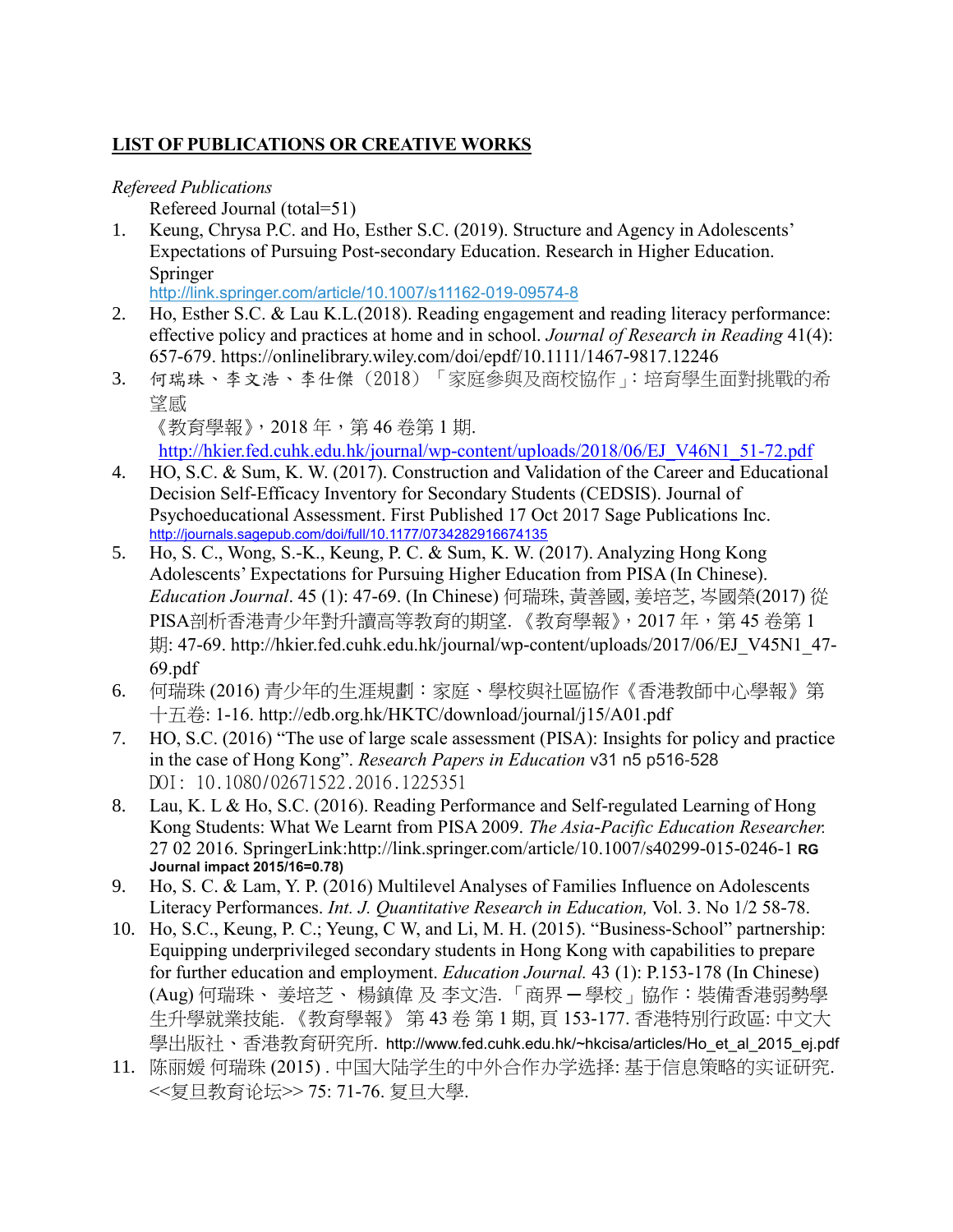- 12. 陈丽媛 何瑞珠 (2014) . 中外合作办学政策在高等教育中的实践:多元视角的思考. <<教育发展研究>> 11: 24-29.上海市教育科学研究院.
- 13. Sobehart, H C; Ho, S.C.; Mulvihill, P; Celikten, M. (2014) Women leading education across continents as a persistent learning organization. The *NIEW (NAM Institute for the Empowerment of Women) Journal: The voice of the NAM (Non-Aligned Movement) Woman* Malaysia.
- 14. HO Sui Chu. (2013) "Levelling Up and Sustaining Educational Achievement: The Case of Hong Kong". Educational Policy Innovations: Levelling Up and Sustaining Educational Achievement ed. by Sing Kong Lee, Wong On Lee, Ee Ling Low. pp.163-183. Springer, 2013.11. <P134018>
- 15. Lam Y P & Ho, S. C. (2013) Effect of family social capital on students' literacy performance: Insights from PISA. Education Journal. 41(1-2):65-83. (In Chinese) 藍郁平 及 何瑞珠. <從 PISA 剖析家庭社會資本對學生基礎能力的影響>. 《教育學報》 第 41 卷 第 1-2 期, 頁 65-83. 香港特別行政區: 中文大學出版社、香港教育研究所, 2014.02
- 16. Ho, S. C. (2010) Assessing the Quality and Equality of Hong Kong Basic Education Results from PISA 2000+ to PISA 2006. *Frontier in Education.* Higher Education Press and Springer-Verlag, China: 5 (2): 238-257
- 17. Ho, S.C. (2010) Family Influences on Science Learning among Hong Kong Adolescents: What we learned from PISA. *International Journal of Science and Mathematics Education.*  8(3):409-428. Springer
- 18. Ho, S.C. & Lo, N.K (2010). Analyzing quality and equality of education of East Asian Societies from an International Perspective. (In Chinese), *Educational Research* 360 (1): 1- 8.

何瑞珠 盧乃桂 (2010) 從國際評估計劃剖析香港及東亞社會的教育品質與均等 《教育研究》2010 第一期 頁 1-8. 中國 北京 教育科學出版社

- 19. Ho, S. C. (2009) Characteristics of East Asian Learners: What we learned from PISA. *Educational Research Journal* 24 (2): 327-348.
- 20. Ho, S.C. (2009) Educational Leadership for Parental Involvement in an Asian Context: Insights from Bourdieu's Theory of Practice. The School Community Journal 19 (2): 101- 122.
- 21. 何瑞珠 (2008). 家校合作與家校信任的建立.《教育學報》, Education Journal 36 (1–2), Summer–Winter 2008: 1–22. (In Chinese)
- 22. Ho, S. C. (2007) Association between self-related cognition and mathematics performance: The case of Hong Kong. *Education Journal* 35 (2): 59-76
- 23. Ho, S.C. (2007) Building trust in elementary schools: Impact of home school community collaboration. *International Journal about Parents in Education.* 1(0): 8-20.
- 24. Ho, S. C. (2007) Home School Collaboration in Macau: Taking Stock and Looking for the Future. Educational Research Journal 22 (2): 47-68
- 25. Ho, S. C. (2007). Empowerment of parents in educational decentralization policy: Perspective from principals, teachers and parents. The International Journal of Interdisciplinary Social Sciences Volume 2 Issue 2, pp449-462
- 26. Ho, S. C. (2006) Educational decentralization in three Asian societies: Japan, Korea and Hong Kong. *The Journal of Educational Administration,* 44 (6): 540-642.
- 27. Ho, S.C. (2006) Social disparity of family involvement in Hong Kong. *The School Community Journal,* 16 (2):7-26.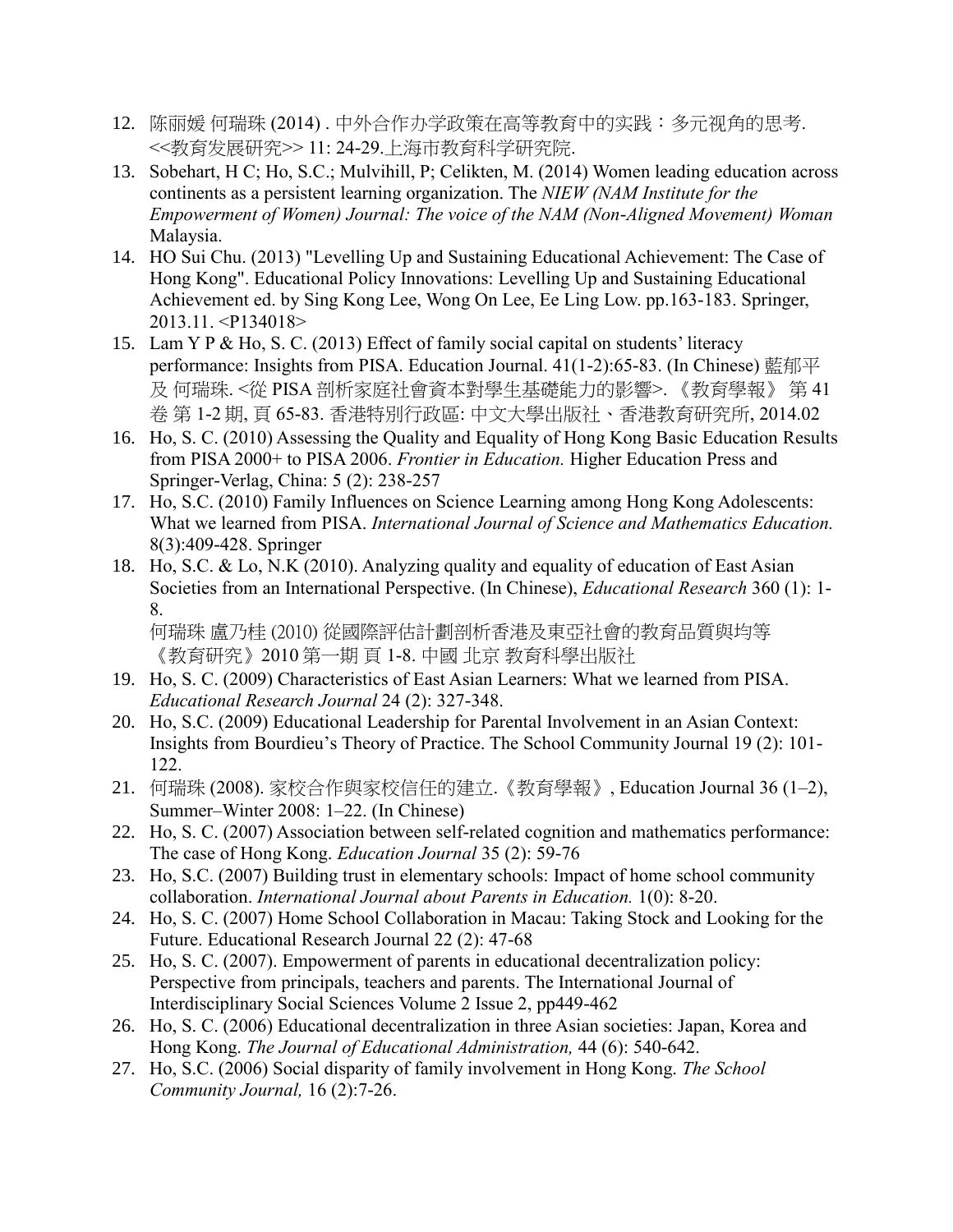- 28. Ho, S.C. (2006). High-stakes testing and its impact on student and schools in Hong Kong: What we have learned form the PISA studies. *KEDI Journal of Educational Policy,* 3(1): 69-87 Korean Educational Development Institute
- 29. Lam, C. C. & Ho. S.C. (2006) Problem solving performance of Hong Kong students in PISA2003 and its implication. *Educational Research* No. 312: 78-83 (In Chinese)
- 30. Chiu, M.M. & Ho, S.C. (2006) Family effects on student achievement in Hong Kong. *Asia Pacific Journal of Education* 26(1) 21-35.
- 31. Ho, S.C. (2005) Effect of school decentralization and school climate on student mathematics performance: The case of Hong Kong. *Educational Research for Policy and Practice.* 4(1): 47-64
- 32. Invited Editor (2004) for the special Issue on "*Analyzing the Quality of Education in Hong Kong from an International Perspective" Education Journal* 31(2) & 32(1). 175 pages.
- 33. Ho, S.C. (2004) Self-regulated Learning and Academic Achievement of Hong Kong Secondary School Students. *Educational Journal* 32(2): 87-108.
- 34. Ho, S.C. (2003) Accomplishment and Challenges of Hong Kong Education System: What We Have Learned from PISA. *Educational Journal* 31(2): 1-30.
- 35. Yip, D.Y., M M Chiu, S.C. Ho (2004) Hong Kong Student Achievement in OECD/PISA study: Gender differences in Science content, Literacy skills and test item formats. *International Journal of Science and Mathematics Education* 2: 91-106
- 36. Yip, D.Y. & S.C. Ho (2003) Assessment of Scientific Literacy of Hong Kong Students in PISA2000. *Education Journal* 31(1): 117-132
- 37. Ho, S.C. (2003). Teachers' Views on Educational Decentralization towards Parental Involvement in an Asian Educational System: The Hong Kong Case. *International Studies in Educational Administration* 31(3): 58-75
- 38. Ho, S. C. (2003). Home School Collaboration and Creation of Social Capital. *Hong Kong Journal of Sociology.* 4: 57-85.
- 39. Lam, Y. P. & Ho, S. C. (2003) Reconstruction of Communitarianism and Creating of Social Capital: Analysis of the HKPISA Trial study. *Educational Research Journal* 18(1): pp73- 96.(In Chinese)
- 40. Ho, S. C. (2003). Students' Self-esteem in an Asian education system: Contribution of parental involvement and parental investment. *The School Community Journal* 13 (1): 65- 84.
- 41. Lam, C.C.; Ho, S.C., Wong, N.Y. (2002). Parents' Beliefs and Practices on Education in Confucian Heritage Cultures: The Hong Kong Case. *Journal of Southeast Asian Education*, 3 (1): 99-114
- 42. Ho, S. C. (2000). The Nature and Impact of social capital in three Asian education systems: Singapore, Korea, and Hong Kong. *International Journal of Educational Policy, Research and Practices* 1(2): 171-189.
- 43. Ho, S. C. (2000) The relationships between family factors, institutional policies and parental Involvement in children's education. *Educational Research Journal* 15(2): 275-300
- 44. Ho, S. C. & Willms, J. D. (2000). Effect of parental involvement on eighth-grade achievement. Reprinted in *Using Educational Research: A School Administrator's Guide* by Emil Haller and Paul Kleine Addison Wesley, Longman Educational Publisher, Inc.
- 45. Hung F. S. Chung, Y.P. & Ho. S. C. (2000). To work or to continue to higher education? The choice of senior secondary students in Shenzhen, China. *Higher Education* 39: 455- 467.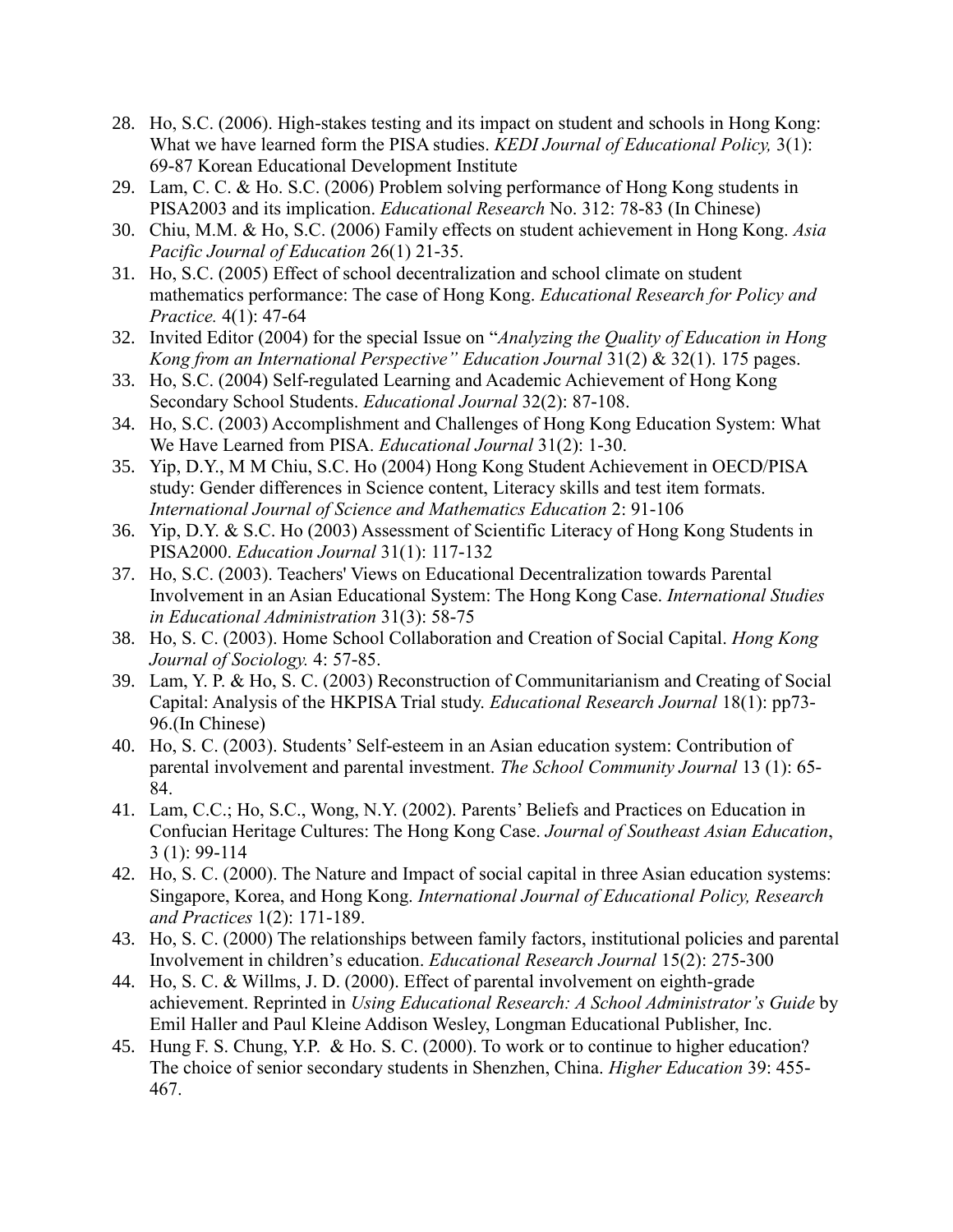- 46. Ho S.C. (1999). Alternative schools in Taiwan Educational Reform. *Basic Education Journal,* 9(1): 107-112 (In Chinese). 台灣教育改革中的另類學校 基礎教育學報 第九卷 第一期 頁 107-112。
- 47. Ho, S. C. (1999). Parental Involvement in children's education: Contribution of cultural capital and social capital. *Education Journal,* 26(2): 232-261 (In Chinese). 家長參與子女 教育:文化資本與社會資本的闡釋。教育學報 第廿六卷 第二期頁 232-261。。
- 48. Ho, S.C., Chung Y.P. & Hung, F. S. (1998). Educational decentralization in South China: Increasing responsiveness and disparity between schools. *Canadian and International Education* 27 (2): 43-58.
- 49. Ho, S.C. (1997). Book review of 'School-based management as School Reform: Taking Stock by Murphy J. *Educational Journal* 25(1): 149-161.
- 50. Ho, S.C. & Willms, J. D. (1996). The effects of parental involvement on eighth grade achievement. *Sociology of Education,* 69 (2): 126-141
- 51. Ho, S.C. (1995) Comparison of different definition and impact of parental involvement. *Education Journal,* 23 (1), 38-68.

#### **Books Authored and Edited (8)**

- 52. Ho Sui Chu (Ed 2017). *What We Learned from PISA: The Outstanding Performance of Students in Hong Kong and East Asia.* Worldscientific: Singapore. 424 pp
- 53. 何瑞珠 及 黃顯華. 編. 《「教育眼」回顧與展望文集》. 1-223 頁. 香港特別行政區: 進 一步多媒體有限公司, 2014.01.
- 54. Ho, S, C, & Kwong W. M. (2013) *Parental Involvement on Children's Education, S*pringer Briefs in Education. Springer: Singapore. 162 pages Book DOI 10.1007/978-981-4021-99-9
- 55. Ho S. C. (Ed., 2013). *Multilevel Analysis of the PISA Data: Insight for Policy and Practice,*  Hong Kong Institute of Educational Research, The Chinese University of Hong Kong.
- 56. Ho, S. C. (2012). *Asia-Pacific Education System Review Series Number 5 – Student Learning Assessment.* United Nations Educational, Scientific and Cultural Organization (UNESCO). Bangkok
- 57. Ho, S. C. & Lo, N. K. (2011) Analysing the quality and equality of educational systems from an international perspective: Insights from PISA. Educational Science, Beijing, China: Publishing House. 296 pages 從國際視域論析教育素質與平等: PISA 的啓示. 中國 北京 教育科學出版社。
- 58. Ho S. C. (2010). Home School Community Collaboration: From Theory, Research to Practices". The Chinese University Press. Hong Kong. 何瑞珠 (2010)家庭學校社區協作: 從理念研究到實踐》增訂版. 香港:中文大學出版社.
- 59. Ho, Sui Chu (2002). Home School Community Collaboration: From Theory, Research to Practices". The Chinese University Press. Hong Kong. 家庭學校社區協作: 從理念研究到 實踐》第一版. 香港:中文大學出版社.

#### **Book Chapters Authored (26)**

- 60. Ho, E. S. C., & Staub, K. V. (2019). Home and School Relationships in Switzerland and Hong Kong. In S. B. Sheldon & T. A. Turner-Vorbeck (Ed.), The Wiley Handbook of Family, School, and Community Relationships in Education (Chapter 14, pp. 289-314). John Wiley & Sons, Inc.
- 61. Keung, P. C., & Ho, S. C. (2019). Social Capital and Educational Expectations: Exploring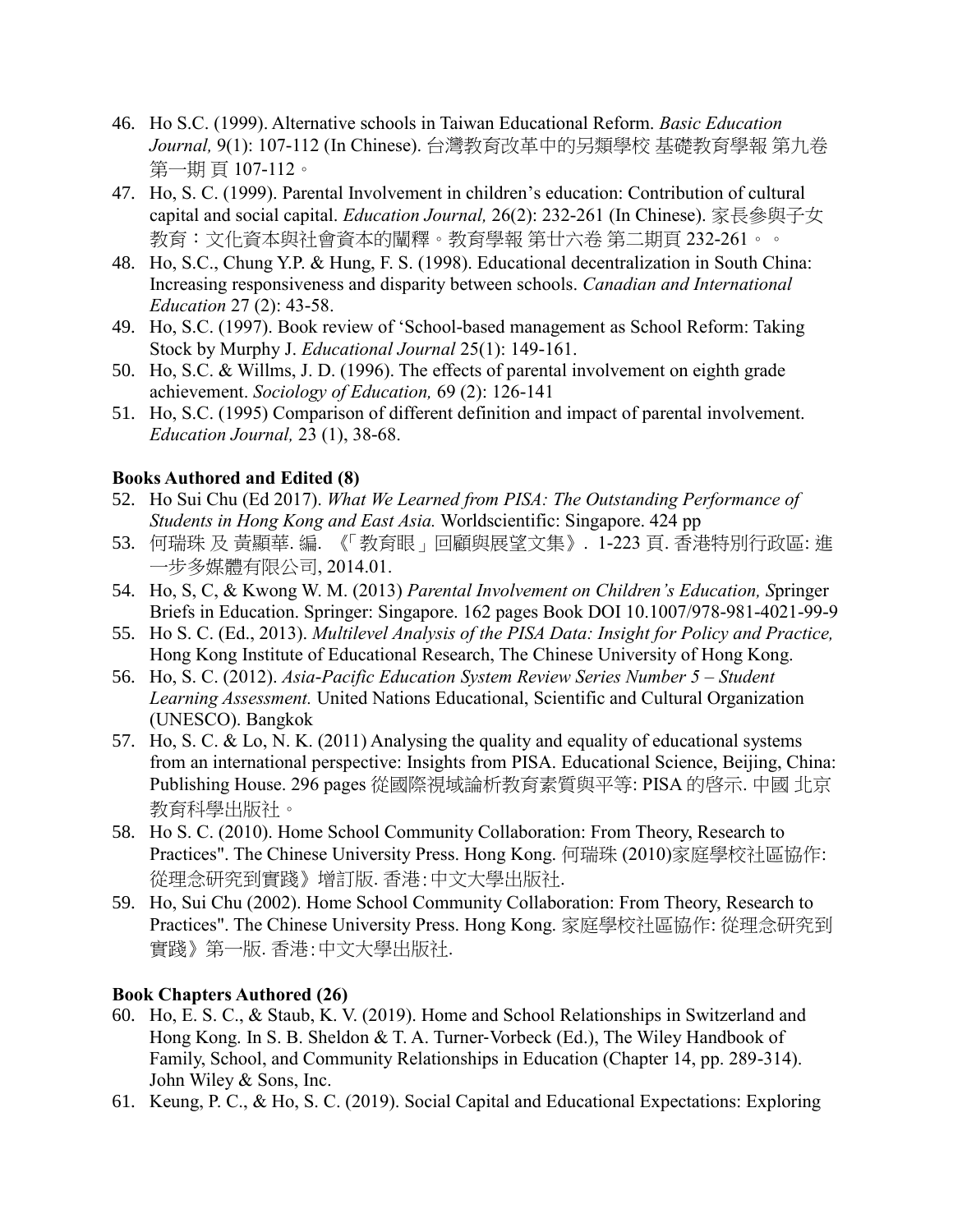Adolescents' Capabilities to Aspire for Post-secondary Education. In R. D. Bartee & P. L. George (Eds.), Contemporary Perspectives on Social Capital in Educational Contexts. Charlotte, NC: Information Age Publishing.

- 62. Ho, S. C. (2017). PISA in Hong Kong and East Asian Societies. In S. C. Ho (Ed.), What We Learned from PISA: The Outstanding Performance of Students in Hong Kong and East Asia (Chapter 1, pp. 3-17). Singapore: World Scientific Publishing.
- 63. Ho, S. C. (2017). Quality and Equality Trends in Basic Education. In S. C. Ho (Ed.), What We Learned from PISA: The Outstanding Performance of Students in Hong Kong and East Asia (Chapter 2, pp. 19-54). Singapore: World Scientific Publishing.
- 64. Ho, S. C. (2017). Student Performance in Computer-based Assessment in PISA. In S. C. Ho (Ed.), What We Learned from PISA: The Outstanding Performance of Students in Hong Kong and East Asia (Chapter 3, pp. 55-106). Singapore: World Scientific Publishing.
- 65. Ho, S. C. (2017). Self-related Cognition and Mathematics Performance What We Learned from PISA 2003 to PISA 2012. In S. C. Ho (Ed.), What We Learned from PISA: The Outstanding Performance of Students in Hong Kong and East Asia (Chapter 7, pp. 253- 261). Singapore: World Scientific Publishing.
- 66. Ho, S. C. & Lau, K. L. (2017). Learning Strategies, Reading Engagement, Learning Environment and Students' Reading Performance in East Asian Societies. In S. C. Ho (Ed.), What We Learned from PISA: The Outstanding Performance of Students in Hong Kong and East Asia (Chapter 8, pp. 263-300). Singapore: World Scientific Publishing.
- 67. Ho, S. C. & Lam, Y. P. (2017). Effect of Family Factors on Students' Performance. In S. C. Ho (Ed.), What We Learned from PISA: The Outstanding Performance of Students in Hong Kong and East Asia (Chapter 9, pp. 301-331). Singapore: World Scientific Publishing.
- 68. Ho, S. C. (2017). ICT Familiarity of East Asian Students and Effect of ICT Factors on Students' CBA Performance. In S. C. Ho (Ed.), What We Learned from PISA: The Outstanding Performance of Students in Hong Kong and East Asia (Chapter 10, pp. 333- 362). Singapore: World Scientific Publishing.
- 69. Ho, S. C., Lam, Y. P. & Sum K. W. (2017). Concluding Remarks about East Asian Learners and Their Learning. In S. C. Ho (Ed.), What We Learned from PISA: The Outstanding Performance of Students in Hong Kong and East Asia (Chapter 11, pp. 363-401). Singapore: World Scientific Publishing.
- 70. Ho, S. C. (2016). In Search of Equal and Excellent Basic Education in Hong Kong: Results from Programme for International Student Assessment. In Thomas Kwan-Choi Tse and Michael H. Lee (Eds.), Making Sense of Education in Post-Handover Hong Kong: Achievements and Challenges (Routledge Critical Studies in Asian Education) Chapter 5: pp.73-94. New York Routledge.
- 71. HO Sui Chu. (2016) "What Comes Next Insights for Reform Initiatives and Future Research". What Can PISA 2012 Data Tell Us? ed. by Lei Mee Thien, Nordin Abd Razak, John P. Keeves and I Gusti Ngurah Darmawan. pp.207-217. Netherlands: Sense Publishers, 2016.02. <P207167>
- 72. Ho, Sui Chu (2015). Confronting the Barriers of Women Leaders around the World. In *Women Leading Education across the Continents: Overcoming the Barriers. Chapter 13: 85-90.* Edited by Elizabeth C. Reilly and Quirin J. Bauer. USA, Maryland: Rowman & Littlefield.
- 73. LAU Kwok Chi; HO Sui Chu and LAM Yuk Ping. (2015) "Effective Classroom Pedagogy and Beyond for Promoting Scientific Literacy: Is There an East Asian Model?". Science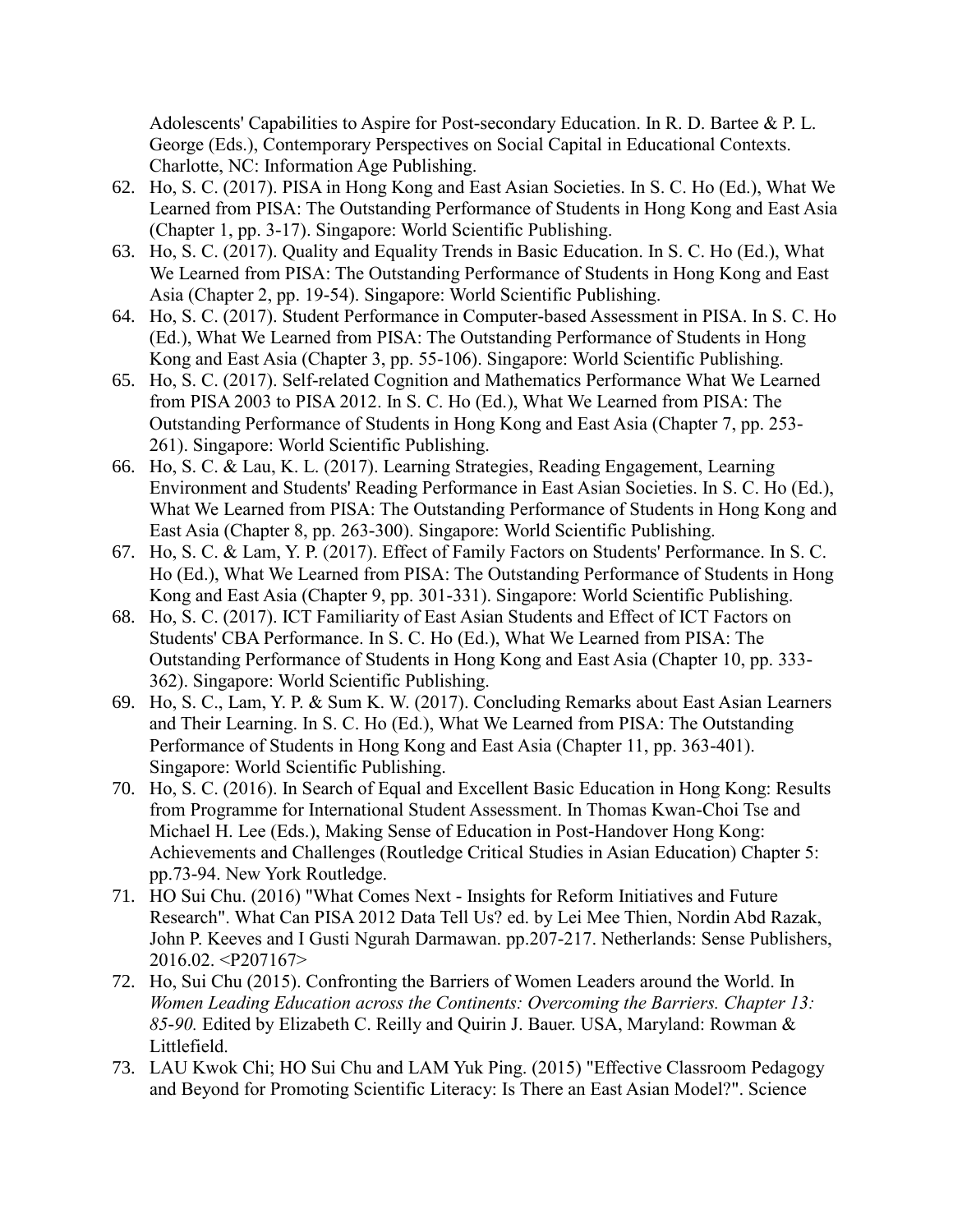Education in East Asia ed. by Khine, Myint Swe. 1 ed. pp.0. Springer International Publishing, 2015. <P151240>

- 74. HO Sui Chu. (2014) "Effect of Parental Involvement and Investment on Mathematics Learning". The First Sourcebook on Asian Research in Mathematics Education: China, Korea, Singapore, Japan, Malaysia, and India pp.111-139. Information Age Publishing, 2014.06.
- 75. 何瑞珠.2014. <學校發展及教育改革>.《「教育眼」回顧與展望文集》何瑞珠、黃顯華 編.頁 96-107.香港特別行政區:進一步多媒體有限公司,2014.01.
- 76. Ho, S. C. (2013). Levelling up and sustaining educational achievement: The case of Hong Kong. In Lee, Sing-kong; Lee, Wing-on and Low, Ee-ling Eds. *Educational Policy Innovations: Levelling up and sustaining educational achievement.P163-184.* Springer Singapore
- 77. Ho Sui Chu (2013). Blazing the Trail: How Hong Kong consistently stays on Top of the League. In *Portraits of Top Performing Education Systems.* National Institute of Education. P. 28-32.
- 78. Ho Sui Chu (2012). Passages into Pathways. In Lyman, Strachan and Lazaridou (Ed). *Shaping Social Justice Leadership* 29-33 pgs. Rowman & Littlefield Education.
- 79. Ho Sui Chu (2009). Home-school collaboration in two Chinese societies: Hong Kong and Macao. In Rollande Deslandes (Ed.) "International Perspectives on Contexts, Communities and Evaluated Innovative Practices: Family-school-community partnership." Chapter 3 Pp37-49. Canada & USA: Routledge.
- 80. Ho Sui Chu (2009). Women leadership in educational decentralization and parental involvement: The case of Hong Kong. In Helen Sobehart (Ed.) "Women Leading Education Across the Continents: Sharing the Spirit, Fanning the Flame." Pp84-92. Rowman & Littlefield.
- 81. Ho Sui Chu (2005) Exclusion of Parental Involvement: Application of Bourdieu's logic of Practices.. The Chinese University Press. Hong Kong.學校排拒家長參與的機制:布迪奧的 實踐邏輯論的應用《廿一世紀教育藍圖》 第十五章 中文大學出版社
- 82. Ho Sui Chu (2005). The contribution of family involvement and investment on students' literacy performance: A comparative study of the US and three Asian societies, Hiatt-Michael, D. B. (Ed) *Promising Practices for Family Involvement in Schooling across the Continents.* Chapter 11. Information Age Publishing.pp181-105.
- 83. Ho, Sui Chu (2003). Education and Social Capital. *Encyclopedia of Education*, *Second Edition*, Guthrie, J. W. (Ed) Macmillan Editorial Development, Gale Group, USA.
- 84. 何瑞珠(2001). 家庭學校社區合作未來路向 。載於【青少年成長與家庭、社會和學校 教育---香港教育系列三】香港 三联出版社。
- 85. 何瑞珠(2001). 家長教師會:理念闡釋 。載於【家校聯線:「家長教師會」幹事培訓册】 香港 教育署 家庭與學校合作事宜委員會 明愛學校社會工作服務

#### *Other Publications*

#### Policy Analysis – Thematic Occasional Papers (14)

- 86. 何瑞珠\* (2019) 簡析香港青少年焦慮感高而幸福感低問題。《紫荊論壇》, 第 47期, 頁 48-55。
- 87. 何瑞珠\* (2019)香港青少年「希望感」追蹤研究。《紫荊論壇》,第 44 期,頁 8-13。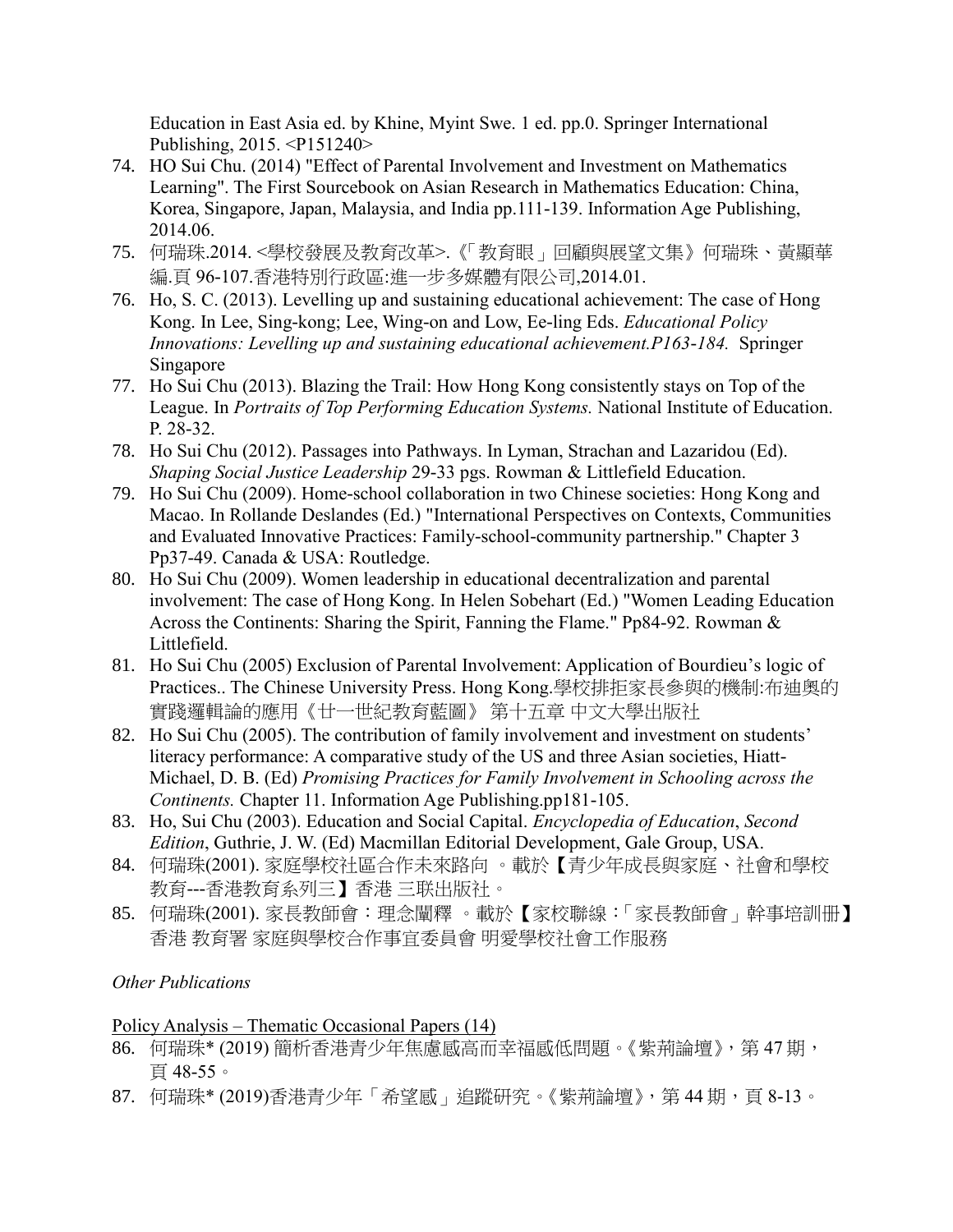- 88. Ho, S.C. (2012). Hong Kong Students on Line: Digital Technologies and Reading in PISA2009. Occasional Paper-PISA series. Number 75. The Chinese University of Hong Kong.
- 89. Ho, S.C. (2009). Understanding Shadow Education of East Asian Societies from an International Perspective. Occasional Paper-PISA series. Number 72 (In Chinese). The Chinese University of Hong Kong.
- 90. Ip. T.T. & Ho, S.C. (2009). Early Childhood Education in Hong Kong and Macau: A Comparative Study.《香港和澳門學前教育的比較》Hong Kong Institute of Educational Research. Occasional paper. Number 71 (In Chinese). The Chinese University of Hong Kong.
- 91. Ho, S.C. (2009). Problem Solving in PISA2003: Assessment and Implications.《PISA2003 解難能力評估及啟示》Hong Kong Institute of Educational Research. Occasional paper. Number 71 (In Chinese). The Chinese University of Hong Kong.
- 92. Ho, S.C. (2007) Reading Performance, Habit, and Attitude of Hong Kong Secondary School Students: Findings from PISA. PISA series. Number 66 (In Chinese). The Chinese University of Hong Kong.
- 93. Ho, S.C. & Evelyn Y. F. Man (2007). Student Performance in Chinese Medium of Instruction (CMI) and English Medium of Instruction Schools: What we learned form the PISA study. Occasional paper – PISA series. Number 64 (In English). The Chinese University of Hong Kong.
- 94. Ho, S.C. (2005). Can Basic Education System in Hong Kong be Equal and Excellent: Results from PISA2000+? Occasional paper – PISA series. Number 57 (In English). The Chinese University of Hong Kong.
- 95. Ho, S.C. (2004). Understanding the Quality and Equality of Hong Kong Education System from an international perspective. Occasional paper – PISA series. Number 54 (In Chinese). The Chinese University of Hong Kong.
- 96. Ho, S.C. (2004). The nature and impact of self-regulated learning on students' achievement: What we have learned from the first cycle of PISA. Occasional paper – PISA series. Number 55 (In Chinese),. The Chinese University of Hong Kong.
- 97. Ho, S.C. (2000). Parental involvement in education: Struggles over spaces. Hong Kong Institute of Educational Research. Occasional paper. Number 39 (In Chinese). The Chinese University of Hong Kong.
- 98. Ho, S.C. (2000). Educational Reform and Parental Involvement. Hong Kong Institute of Educational Research. Occasional paper. Number 30 (In Chinese). The Chinese University of Hong Kong.
- 99. Ho, S.C. (1999). Home school collaboration: Analytical review of the policies and practices. Hong Kong Institute of Educational Research. Occasional paper. Number 16 (In Chinese). The Chinese University of Hong Kong.

Research Reports as PI (22)

- 100. Ho, S.C. (edited 2018). The Sixth HKPISA Report: PISA2015. 198 pages, Hong Kong PISA Centre, Chinese University of Hong Kong, Hong Kong. June 2018
- 101. Ho, S.C. (edited 2018). The Collaborative Problem Solving Report: PISA2015. 100 pages, Hong Kong PISA Centre, Chinese University of Hong Kong, Hong Kong. Jan 2018
- 102. Ho, S.C. (edited, 2017) HKPISA 2015: Preliminary Report. 88 pages. Hong Kong PISA Centre, Chinese University of Hong Kong, Hong Kong. June 2014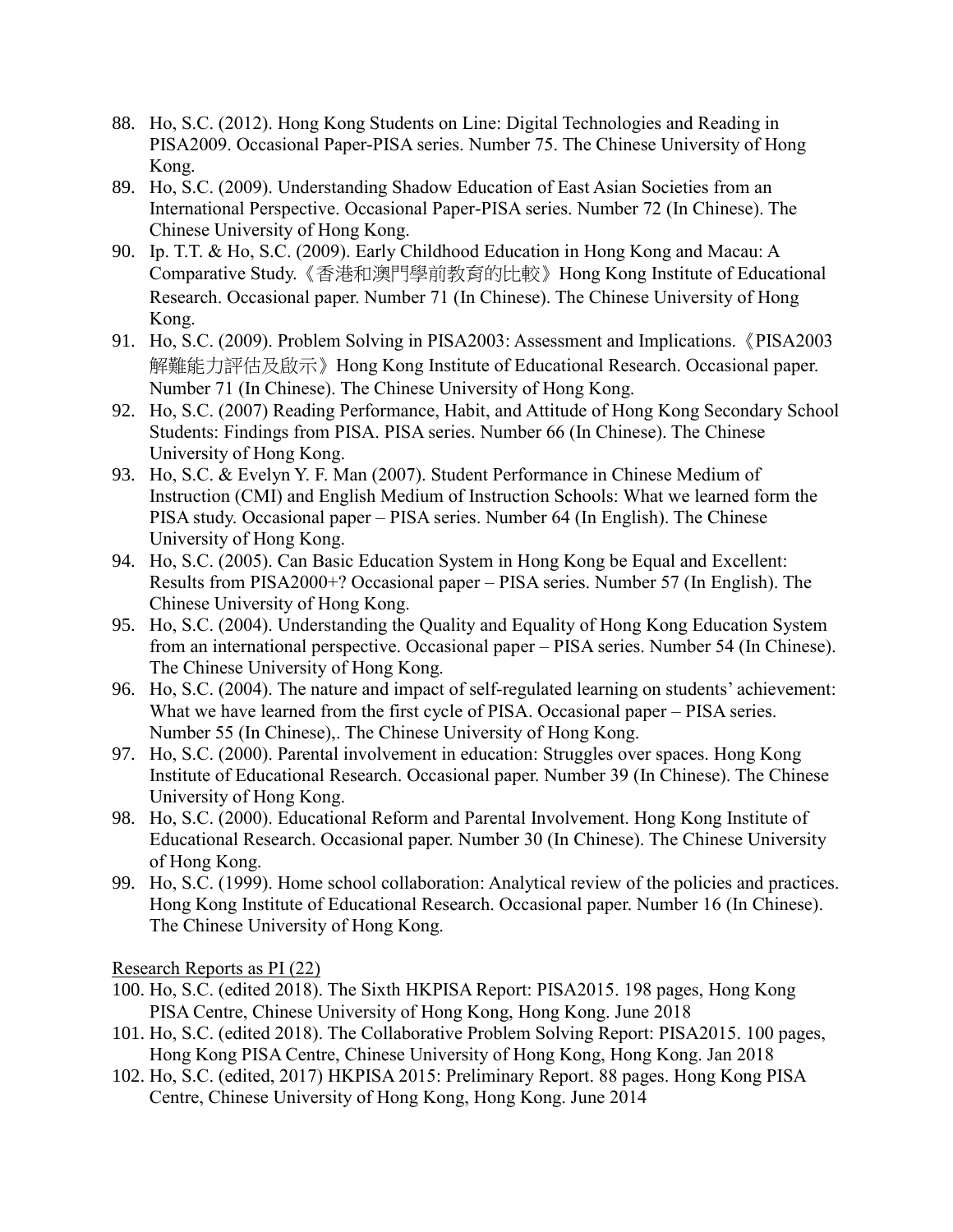- 103. Ho, S.C. (edited 2014). The Fifth HKPISA Report: PISA2012. 188pg, Hong Kong PISA Centre, Chinese University of Hong Kong, Hong Kong. June 2014
- 104. Ho, S.C. (edited, 2014) Hong Kong students on line: The digital technologies and digital assessment in PISA2012: Preliminary Report. 170 pages. , Hong Kong PISA Centre, Chinese University of Hong Kong, Hong Kong. June 2014
- 105. Ho, S.C. (2014). Hong Kong students on line: The digital technologies and digital assessment in PISA2012: Preliminary Report. 90 pages. , Hong Kong PISA Centre, Chinese University of Hong Kong, Hong Kong.
- 106. Ho, S.C. (2014). HKPISA 2012: Preliminary Report. 69 pages. , Hong Kong PISA Centre, Chinese University of Hong Kong, Hong Kong.
- 107. Ho, S.C., Cheung, S. P., Chun, K. W., Lau, K. C. Lau, K L.,Wong, K.L, Lo, N. K., Chung, Y.P., Tsang, W.K., (2011) The Fourth HKPISA Report: PISA2009. 238pg, Hong Kong PISA Centre, Chinese University of Hong Kong, Hong Kong
- 108. Ho, S.C., Yip, D. Y., Cheung, S. P., Lau, K L.,Wong, K.L, Lo, N. K., Chung, Y.P., Tsang, W.K., (2008) The Third HKPISA Report: Monitoring the Quality of Education in Hong Kong from and international Perspective" 176 pg, Hong Kong PISA Centre, Chinese University of Hong Kong, Hong Kong
- 109. Ho. S.C. & Kwong, W. L. (2008). Shadow Education and Related Services in Macao: The Phenomenon and its Impact. Funded by the Governance of Macau SAR, China. (120 pages)
- 110. Ho, S. C. & Kwong, W.M. (2007) "Parental involvement in children's education: what works and how it works" Earmarked Grant Research Project: RGC Ref. CUHK 4335/01H Supported by Research Grants Council. (200 pages)
- 111. Ho. S.C. & Kwong, W. L. (2006). Parents' View on Educational Reform, School Quality and Children's Education in Macau. Funded by the Governance of Macau SAR, China. (120 pages)
- 112. Ho. S.C. & Kwong, W. L. (2005). Implications of Macau-PISA2003 to the Curriculum Reform in Macau. Funded by the Governance of Macau SAR, China. (136 pages)
- 113. Ho, S.C., Wong, K.M, Yip, D. Y., Chun, K.W, Law H. Y., Sze, M.M., Lam, C.C., Chiu, M.M., Lo, N. K., Chung, Y.P., Tsang, W.K., (2005) The Second HKPISA Report: Monitoring the Quality of Education in Hong Kong from and international Perspective" 163 pg, Hong Kong PISA Centre, Chinese University of Hong Kong, Hong Kong
- 114. Ho, S.C., Chun, K.W, Yip, D. Y., Wong, K.M, Chiu, M.M., Sze, M.M. Lo, N. K., Chung, Y.P., Tsang, W.K., Man Y. F., Ho, W K. (2003) The First HKPISA Report: Monitoring the Quality of Education in Hong Kong from and international Perspective" 172 pg, Hong Kong PISA Centre, Chinese University of Hong Kong, Hong Kong
- 115. Ho S. C. (2001) Making Home-School Collaboration Work: In Search for Success Indicators and Practices. Final Report. A two year project funded by Quality Education Fund, 1999-2001
- 116. Chung, Y. P.; Lo, N. K.; Mak, C. L.; Wong, H. W.; Xiao, J.; Ho, S. C. ; Hung, F. S.; Postiglione, G.(1999). "Education and Development in South China: A Study of the Manpower System and Relevance of Education for the Development of the Non-State Economic Sector". Final Report of Earmarked Grant Research Projects: RGC Ref. CUHK 172/94H & RGC Ref. CUHK 345/95H. (120 pages)
- 117. Lo, N. K.; Tsang, W.K.; Chung, C.M., Chung, Y.P.; Sze, M.M.; Ho, S. C. ; Ho, M. K. (1998). "A Survey of the Effectiveness of Hong Kong Secondary School System". Final Report of Earmarked Grant Research Projects: RGC Ref. CUHK 28/91 & RGC Ref. CUHK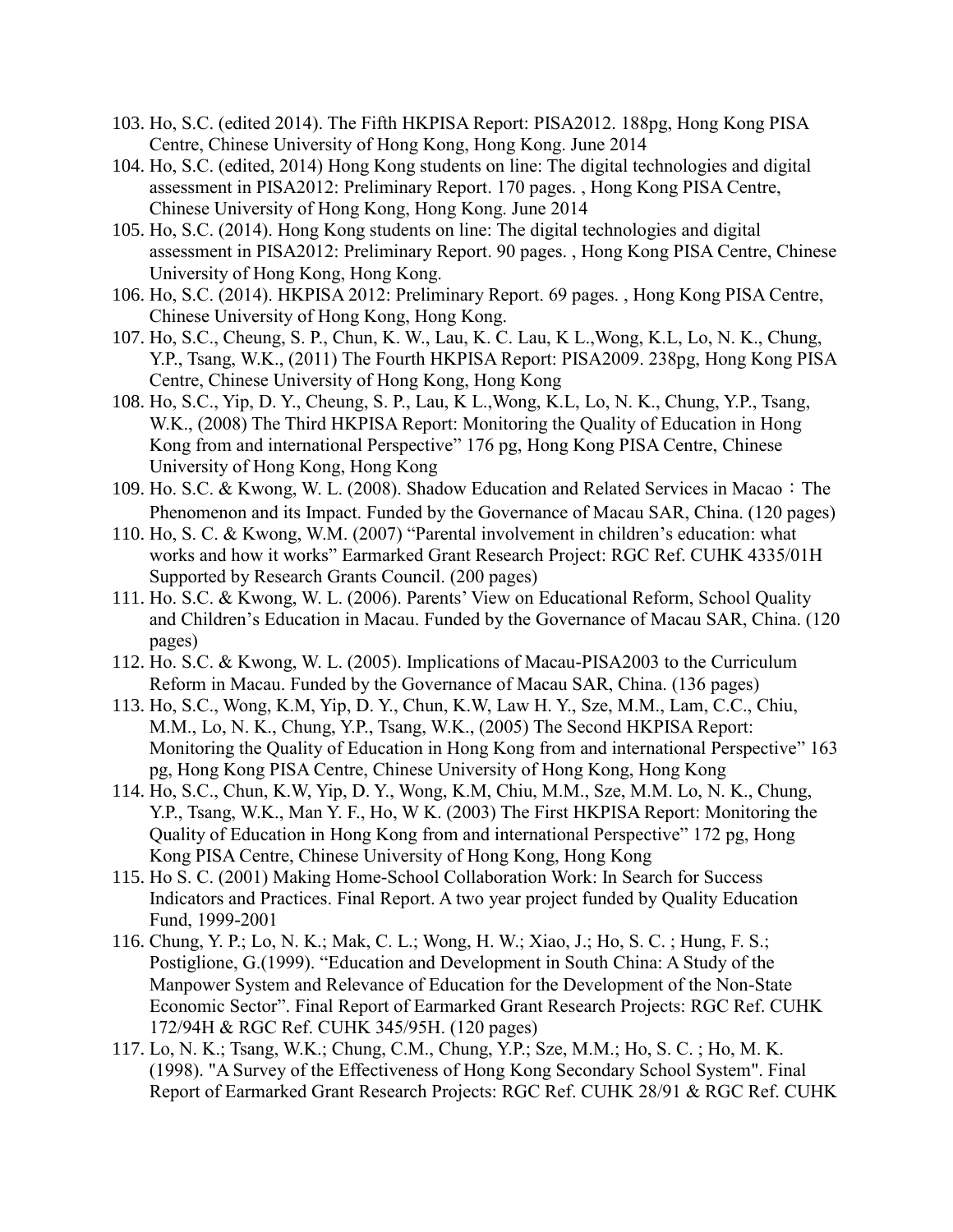160/94H) Supported by Research Grants Council. (278 pages)

- 118. Tam, Y. M.; Lam, C.M, Cheung H ; Ho, S.C. Ma L. C. (2002). "The Promotion of Parent Education in Hong Kong: A Consultancy Study final report", Board of Education, Hong Kong Government of SAR.
- 119. Ho Sui Chu & Tsoi Lai Y. S. (2001) "Final study of Making Home-School Collaboration Work: In Search for Success Indicators and Practices." Quality Education Fund, Hong Kong Government of SAR. (Principal Investigator)
- 120. Ho Sui Chu (2000). "Parental Roles in Students' Learning of Mathematics: A Crosscultural Comparison", UGC Direct Grant, the Chinese University of Hong Kong, 1999- 2000. (Principal Investigator)
- 121. Ho Sui Chu (1999) "The Effect of Parental Involvement on Student's Learning: What works and How". UGC Direct Grant, The Chinese University of Hong Kong, 1998-1999. (Principal Investigator)
- 122. Tang, Y. L., Ho, S.C. & Yip, W. M. (1997). Project reported titled "Survey on parents' right and responsibility on their children's education". Published by Home school cooperation committee, Education Department, Hong Kong. (Co-investigator)

#### Postgraduate Research theses (2)

- 123. Ho S.C. (1997) Parental involvement and student performance: The contributions of economic, cultural, and social capital. A thesis submitted in partial fulfillment of the requirements for the degree of doctor of philosophy in the Faculty of Graduate Studies, The University of British Columbia, and Canada.
- 124. Ho, S. C. (1990) The relationship between civic consciousness and school climate in Hong Kong secondary schools. A master thesis submitted to the Faculty of Education, CUHK, Hong Kong.

| <b>Online Publicity</b> | 刊登日期       | 篇名                                 | 刊登網址                                                   |
|-------------------------|------------|------------------------------------|--------------------------------------------------------|
| 何瑞珠教授                   | 2014年9月12日 | 從 PISA 看中學生規劃<br>升學與就業             | http://master-<br>insight.com/content/article/1490     |
| 何瑞珠教授                   | 2014年12月6日 | 促進學習的評估-<br>PISA 對學與教的啟示           | http://master-<br>insight.com/content/article/2700     |
| 何瑞珠教授                   | 2015年1月3日  | 理想與現實——香港<br>中學生的升學期望              | http://www.master-<br>insight.com/content/article/2909 |
| 何瑞珠教授                   | 2015年2月7日  | 青少年眼中受用的生<br> 涯規劃——由 HKLSA<br>報告看起 | http://master-<br>insight.com/content/article/3229     |
| 何瑞珠教授                   | 2015年6月6日  | 從 PISA 看香港家長如<br>何選校及參與            | http://master-<br>insight.com/content/article/4265     |

## **KT Publicity – Online-Media**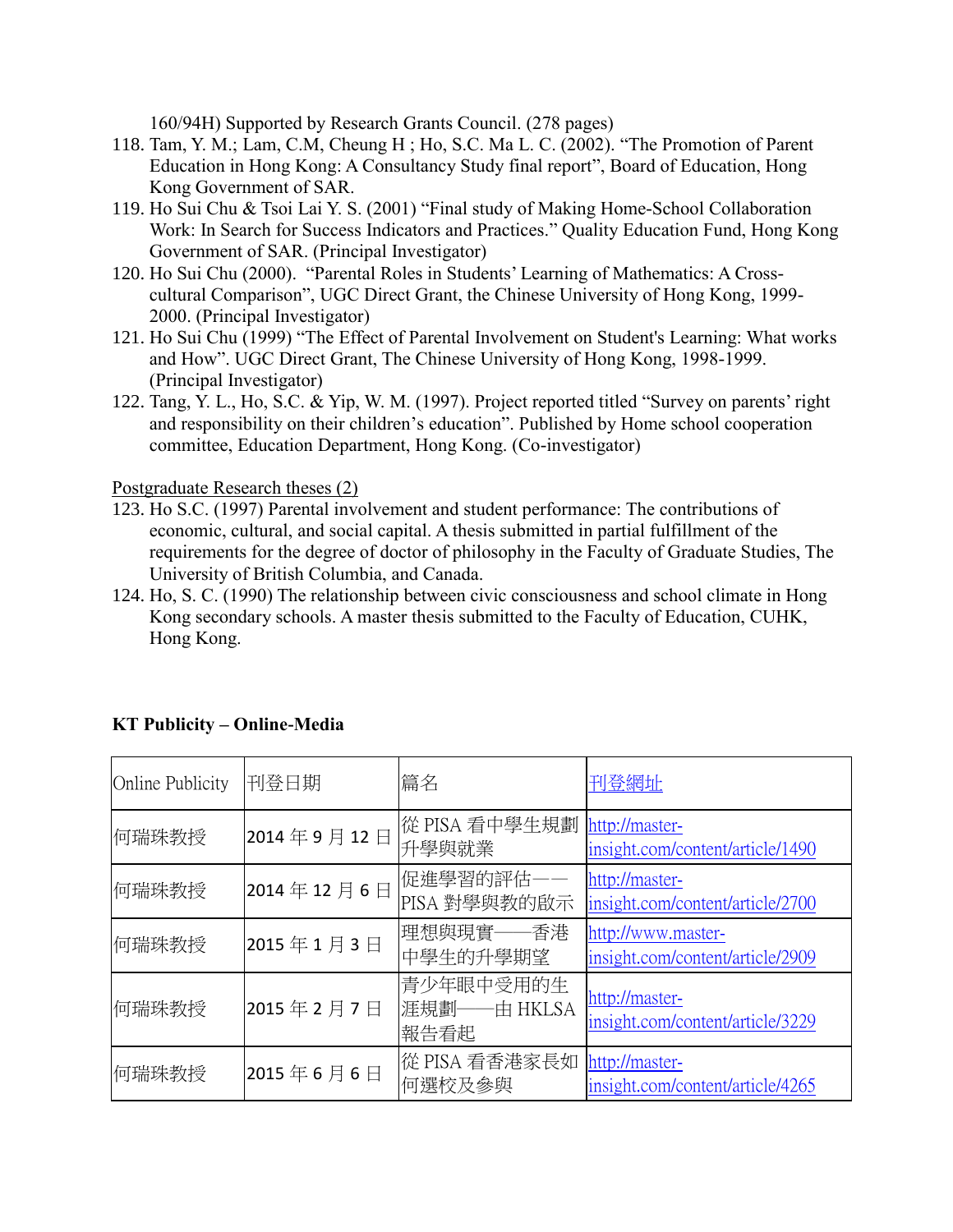| 何瑞珠教授、<br>趙志成博士 | 2015年3月7日                 | 商校協作與青少年的 <br>升就能力                  | http://master-<br>insight.com/content/article/3470     |
|-----------------|---------------------------|-------------------------------------|--------------------------------------------------------|
| 何瑞珠教授           | 2015年6月27日                | 青少年期望升讀專上<br>教育課程的差異                | http://master-<br>insight.com/content/article/4409     |
| 何瑞珠教授           | 2015年8月1日                 | 父母與子女教育期望<br>的落差                    | http://master-<br>insight.com/content/article/4746     |
| 何瑞珠教授           | 2015年9月5日                 | 網絡世界:勤有功、<br>戲亦有益?                  | http://master-<br>insight.com/content/article/5081     |
| 何瑞珠教授           | 2015年10月3日                | 善用網絡世界促進二<br>十一世紀的基礎能力              | http://master-<br>insight.com/content/article/5341     |
| 何瑞珠教授           | 2015年11月7日                | TSA 作為系統評估的<br>再思                   | http://master-<br>insight.com/content/article/5708     |
| 何瑞珠教授           | 2015年11月14<br>$\boxminus$ | TSA 的誤用及 PISA 的<br>危機               | http://master-<br>insight.com/content/article/5776     |
| 何瑞珠教授           | 2016年1月16<br>$\boxminus$  | 淨化人心——開展<br>2016年                   | http://master-<br>insight.com/content/article/6280     |
| 何瑞珠教授           | 2016年2月13日                | 大型國際評鑑<br>(一):回顧及反思                 | http://master-<br>insight.com/content/article/6507     |
| 何瑞珠教授           | 2016年3月19日                | 大型國際評鑑<br>(二):善用與誤用                 | http://www.master-<br>insight.com/content/article/6804 |
| 何瑞珠教授           | 2016年4月9日                 | 大型國際評鑑<br>(三):保持低風險<br>及電腦化評核       | http://master-<br>insight.com/content/article/6982     |
| 何瑞珠教授           | 2016年5月7日                 | 大型國際評鑑<br>(四):慎用國際評<br>鑑的效益         | http://master-<br>insight.com/content/article/7185     |
| 何瑞珠教授           | 2016年6月25日                | 大型國際評鑑<br>(五):評鑑結果的<br>公布和運用        | http://master-<br>insight.com/content/article/7690     |
| 何瑞珠教授           |                           | 2016年8月27日 使用電腦模擬來進行<br>科學探究        | http://www.master-<br>insight.com/content/article/8344 |
| 何瑞珠教授           | 2016年10月22<br>日           | 高等教育擴張下高中<br>畢業生的升就歷程<br>$(-)$      | http://www.master-<br>insight.com/content/article/8958 |
| 何瑞珠教授           | 2016年11月5日                | 高等教育擴張下高中<br>畢業生的升就歷程<br>$(\equiv)$ | http://www.master-<br>insight.com/content/article/9058 |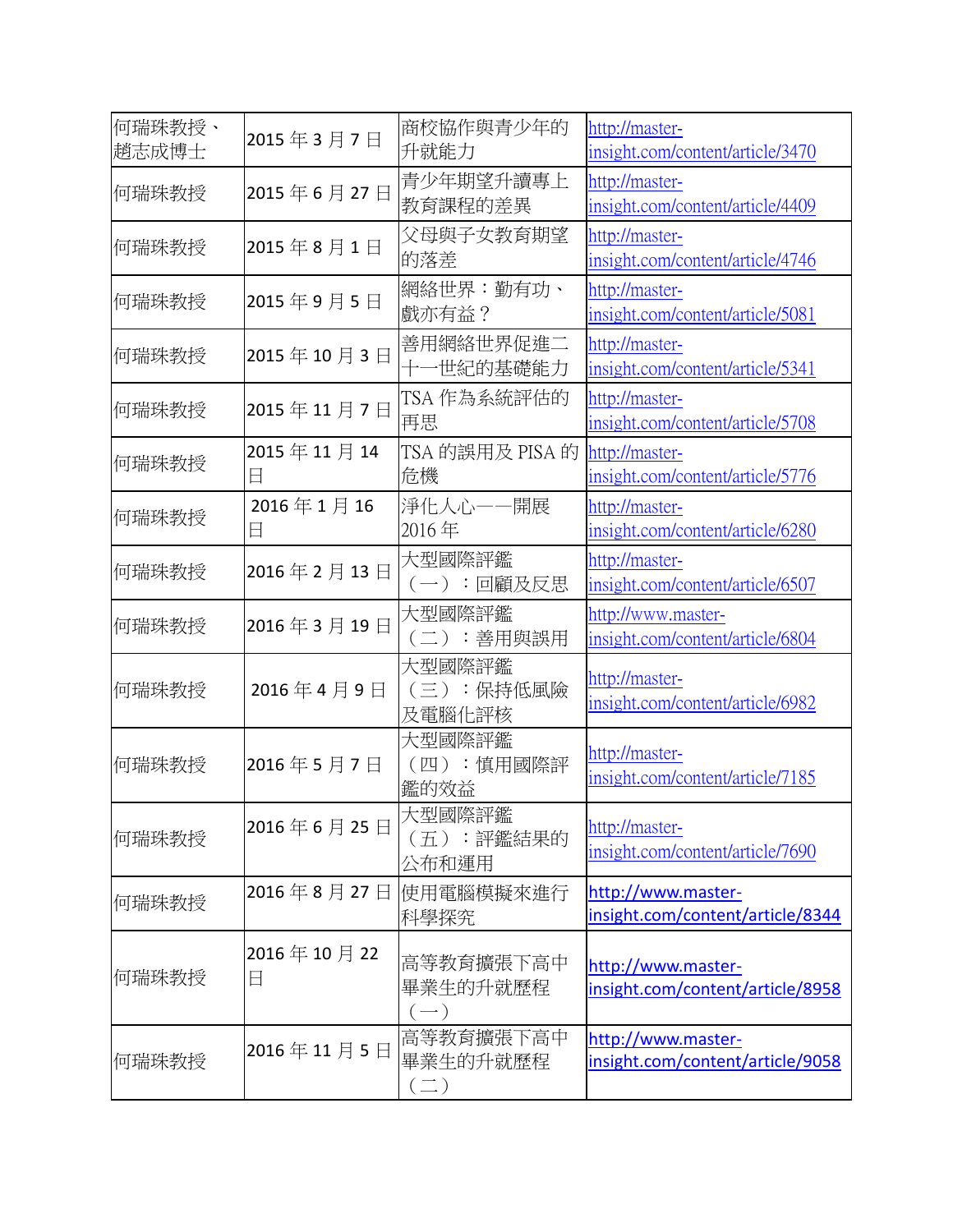| 何瑞珠教授 | 2016年12月10<br>日 | 從 PISA2015 剖析香港<br>學生的成就與挑戰<br>$(-)$      | http://www.master-<br>insight.com/content/article/9439                                                                                     |
|-------|-----------------|-------------------------------------------|--------------------------------------------------------------------------------------------------------------------------------------------|
| 何瑞珠教授 | 2016年12月19<br>日 | 如何解讀香港 PISA<br>2015 科學科表現?                | https://news.mingpao.com/pns/d<br>ailynews/web tc/article/2016121<br>9/s00012/1482083802139                                                |
| 何瑞珠教授 | 2017年1月28日      | 從 PISA2015 剖析香港<br>學生的成就與挑戰<br>$(\equiv)$ | http://www.master-<br>insight.com/content/article/9915                                                                                     |
| 何瑞珠教授 | 2017年4月22日      | PISA 2015: 評考壓力<br>成常態,愉快學習成<br>奢望!       | http://www.master-insight.com                                                                                                              |
| 何瑞珠教授 | 2017年7月8日       | 華人社會的學生能愉<br>快嗎?一切實提高幸<br>福感之一            | http://www.master-<br>insight.com/?p=34263                                                                                                 |
| 何瑞珠教授 | 2017年7月15日      | 「窮」孩子也可以幸<br>福生活?                         | http://www.master-<br>insight.com/?p=35091                                                                                                 |
| 何瑞珠教授 | 2017年10月21<br>日 | 培養心靈素質一一就<br>讓我們一起同行、擁<br>抱希望、分享快樂!       | http://www.master-<br>insight.com/?p=43901                                                                                                 |
| 何瑞珠教授 | 2017年11月25<br>日 | 香港學生的協作解難<br>能力——從 PISA 2015<br>分析        | http://www.master-<br>insight.com/?p=47260                                                                                                 |
| 何瑞珠教授 | 2017年12月9日      | 從國際視域看香港校<br>園的欺凌文化及對策                    | http://www.master-<br>insight.com/?p=49060                                                                                                 |
| 何瑞珠教授 | 2018年6月9日       | 善用網上學生評估<br>TSA 與 SA 各有功能                 | https://www.master-insight.com/<br>善用網上學生評估-tsa 與 sa 各有<br>功能/                                                                             |
| 何瑞珠教授 | 2019年1月26日      | 培育學生面對挑戰的<br>希望感 才能堅定前行                   | https://www.master-insight.com/<br>培育學生面對挑戰的希望感-才<br>能堅定前行/                                                                                |
| 何瑞珠教授 | 2019年2月2日       | 培育學生面對挑戰的<br>希望感——父母的支持                   | https://www.master-insight.com/<br>培育學生面對挑戰的希望感<br>父母的支持/                                                                                  |
| 何瑞珠教授 | 2019年5月11日      | 香港青少年沉迷社交<br>媒體嚴重嗎(上)                     | 信報財經新聞:<br>https://www1.hkej.com/features/ar<br>$ticle?q = %23%E6%95%99%E8%$<br>82%B2%E8%AC%9B%E8%AB<br>$\frac{9696}{23}$ &suid=3195898818 |